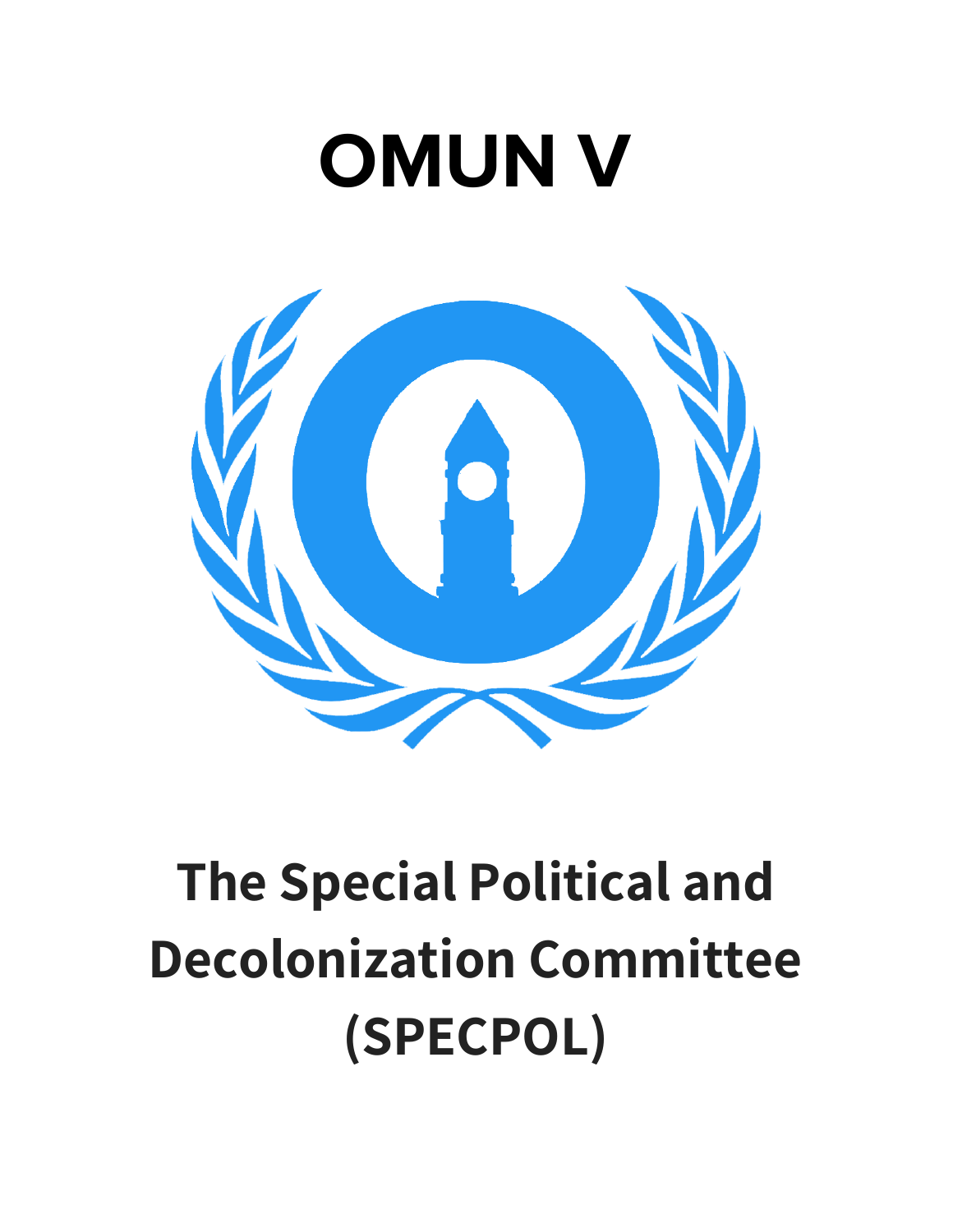

## **Letter from Chair**

On behalf of the Dais, I would like to welcome you to both the 5th Annual Ontario Model United Nations and SPECPOLl. For those new to Model UN as a whole, I assure you that these conferences can be life-changing and help you uncover a passion you never knew you had—I hope your experience at OMUN achieves this. I welcome you all and I hope you have a wonderful experience.

Let me first begin by introducing myself, my name is Sameer Jessa, and I look forward to serving as your committee chair. I am in Grade 12 at UCC and enjoy watching Peaky Blinders, playing rugby and watching the Maple Leafs.

My co-chair, Adrian Hui, is in Grade 11 at UCC. He is on our Model UN team, traveling to universities such as McGill and Harvard to compete in their prestigious conferences. Outside of Model UN he plays football, basketball and rugby and enjoys filmmaking.

This year, you will have the opportunity to discuss two topics that span the wide range of subjects under the purview of the Special Political and Decolonization Committee: the outer space exploration, and the ongoing issue of Venezuela. Both topics will require you to think creatively and develop collaborative solutions to problems without clear answers. As you reflect upon the priorities of the nations you represent while keeping in mind the particular decolonial lens of this committee, I hope you will all have the opportunity to learn from one another and engage meaningfully with these global problems.

As you prepare for the conference, I suggest you use this background guide as an introductory step into your own research on the topics of this committee. Although the background guide will be an invaluable starting point, you will have the best experience at a conference if you have a strong understanding of your nation's position on both topics. Thorough preparation will empower you to participate fully in the work of this committee. Whether this is your first experience with Model UN or you are veteran delegate, I encourage you to be thoughtful, detailed, and open-minded to your peers in both discussion and debate.

Sameer Jessa Head Chair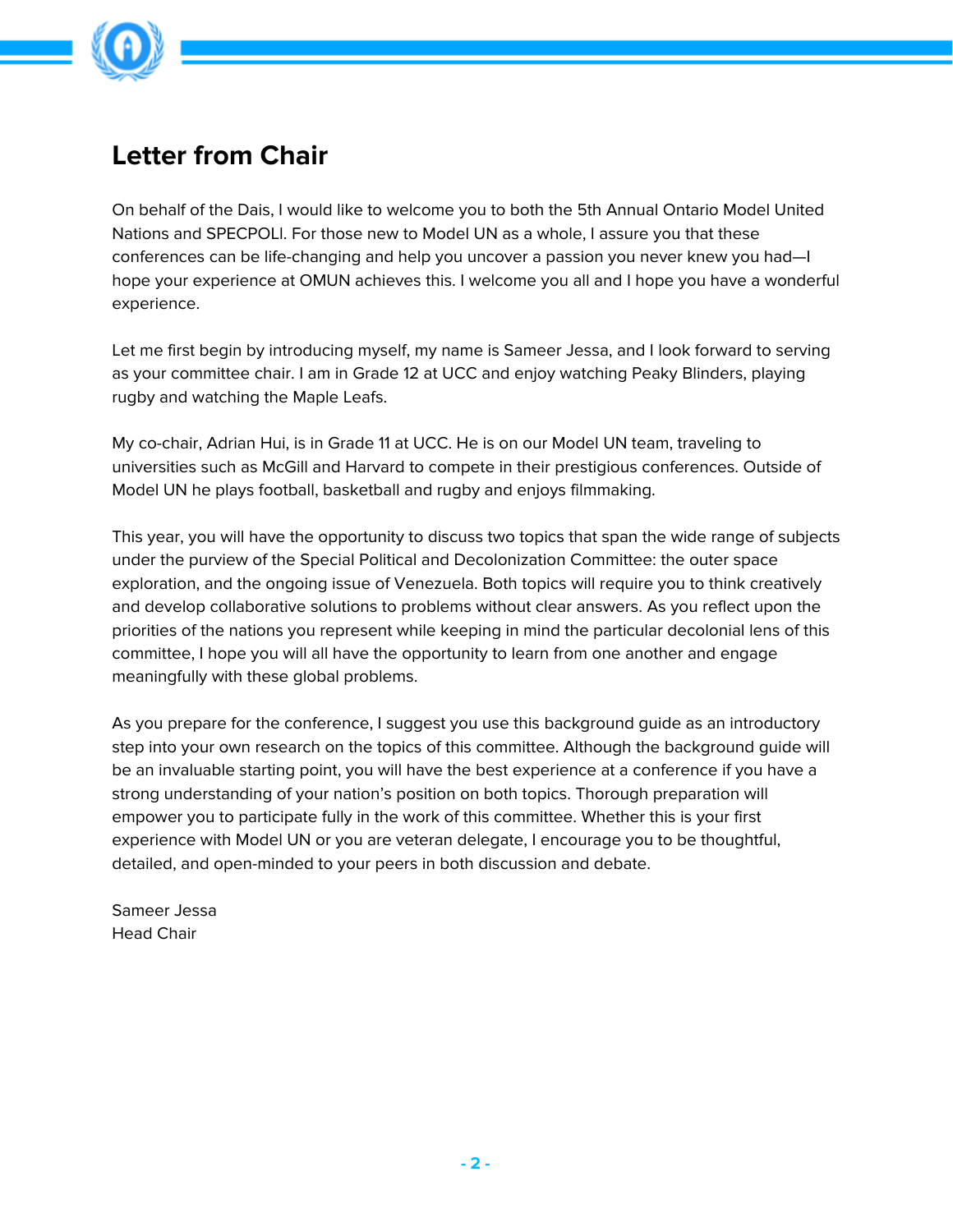

## **TOPIC A: Demilitarization of Space**

#### **Background Information**

With the conclusion of the second World War, there were only two superpowers left standing: the United States and the Soviet Union. In an attempt to deter each other from advancing militaristically, as well as for propaganda reasons, each country began extensive development of military hardware, including that of weapons of mass destruction, including atom and hydrogen bombs. On August 29th, 1949, the Soviet Union successfully tested their first atomic bomb, and the arms race shifted focus, instead becoming the Space Race. Whereas previously the main goal was to develop military arms as a show of brute strength, here, in the Space Race, the goal was to showcase the intellectual capabilities of your country.

The Space Race is said to have officially begun with the launching of the first Intercontinental Ballistic Missile (ICBM) by the Soviet Union on August 21, 1957. Capable of travelling incredibly long distances and maintaining accuracy, the R-7 Semyorka was a message to the U.S.: space belongs to the Soviets. In the following months, the Soviet Union would make several more advances in the Space Race, being the first country to launch an artificial satellite into space with the launch of Sputnik 1 on October 4, 1957. The Soviet Union then immediately followed it up with the launch of Sputnik 2, sending the dog Laika into space, being the first country to place a living organism in space. The consecutive launch of Sputnik 1 and Sputnik 2 sent the United States into a frenzy, as the country collectively came to the consensus that they were far behind the Soviet Union in terms of both missile development and space infrastructure. The U.S. attempted to launch their own satellite, but it was a pathetic failure, exploding shortly after takeoff. To ease public perception and to consolidate their efforts, the United States Congress passed legislation establishing the National Aeronautics and Space Administration (NASA). NASA was created with the intent of showcasing the United States' commitment to the Space Race, and fostering a sense of intellectual growth. In the months following the establishment of NASA in 1958, the Soviet Union went on to take the first photo of the far side of the Moon, as well as to make the first impact on the Moon with Luna 3 and Luna 2 respectively. On April 12, 1961, the Soviet Union launched the first human in space, and the following month, President of the U.S. John F. Kennedy made it a goal for the U.S. to put a man on the Moon by the end of the decade. On July 20th, 1969, this became a reality, as NASA placed the first humans on the moon - Neil Armstrong and Buzz Aldrin, effectively ending the Space Race for good, with the United States as the winner.

Amidst the fervor of the Space Race, the powerful countries of the world came together to sign the Treaty on Principles Governing the Activities of States in the Exploration and Use of Outer Space, including the Moon and Other Celestial Bodies, otherwise known as the Outer Space Treaty, a U.N. Treaty. Signed by over 120 countries on October 10, 1967, the Outer Space Treaty does not prohibit the militarization of space. Rather, it placed safeguards around the hot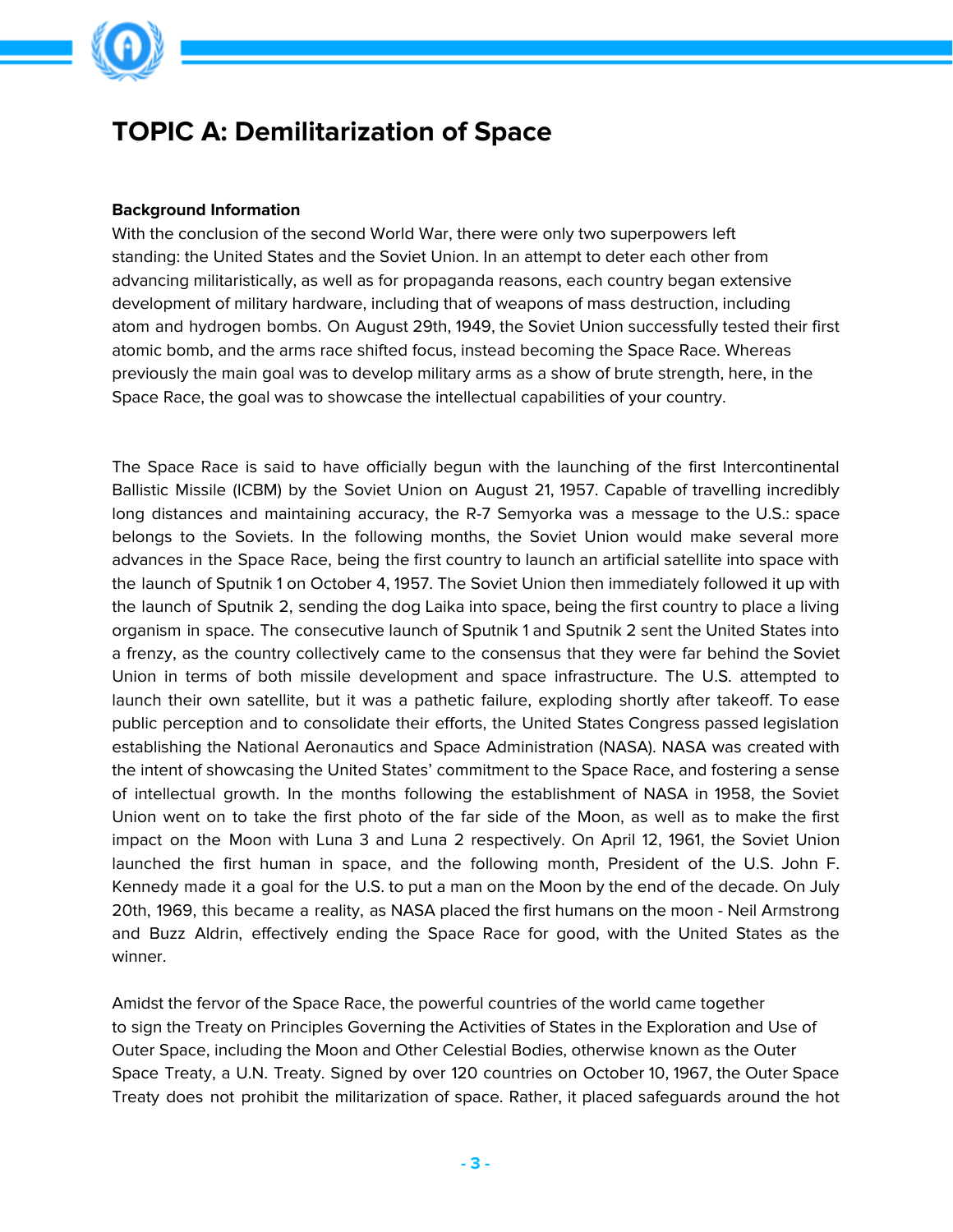

topic at the time: nuclear weapons. The Outer Space Treaty expressly prohibited placing any sort of nuclear weapons in outer space, including launching them from outer space. The Outer Space Treaty also prevents utilizing outer space to test any sort of advanced military hardware as well.

However, there is a key exception made in the Outer Space Treaty - there are absolutely no safeguards against the usage of typical military weapons in space. Whereas nuclear weapons were banned, conventional military weapons were not. This allows for missile bombardment and kinetic bombardment to still be feasible from outer space. The Outer Space Treaty also places safeguards against nations claiming sovereignty over any celestial resources, such as the moon or planets such as Jupiter, Mars, or Venus. While the OS Treaty provided no definitive rules against space mining, the United States passed legislation in 2015 making space mining for commercial profits legal, and several other countries, all members of the U.N, such as Luxembourg, Japan, China, India and Russia followed suit. Several other conventions and laws have been passed following the passage of the Outer Space Treaty, including the Rescue Agreement of 1968 and the Space Liability Convention of 1972. Running concurrently with the Space Race was the establishment of United Nations Committee on the Peaceful Uses of Outer Space, an ad hoc committee sanctioned by U.N. Resolution 1472 and is responsible for all the treaties that have been passed regarding space, including the aforementioned Outer Space Treaty. The Committee on the Peaceful Uses of Outer Space still exists, acting as a body for both space militarization and protection against asteroids and whatnot.

#### **Current Situation**

On December 20th, 2019, the United States, a country with a permanent seat on the U.N.

Security Council, passed legislation creating an independent branch of the U.S. armed forces, the U.S. Space Force. Created with the intent of protecting the U.S. from potential space aggressors and protecting U.S. interests in space, the U.S. Space Force has plunged the diplomatic world into disarray, leading to doubts on whether there can be a peaceful Outer Space. Already, major countries have responded to the creation of the Space Force, considering it to be a sign of aggression, with Russia stating that there will be a "tough response" to the creation of the Space Force. Russia also threatened to withdraw from the Outer Space Treaty, and assured that several other nations will follow suit. With the creation of the U.S. Space Force, the second Space Race has begun, with each country moving toward the militarization of space. The question remains -how can it be prevented?

#### **Possible Solutions**

Both the United States and Russia have made it clear that moving forward, they are not willing to step down unless the other backs down first. The situation of the world has now come to mirror that of the Space Race decades ago.

Of course, the existing U.N. Committee on the Peaceful Uses of Space has the authority to pass legislation regarding militaristic uses of space, but their scope and authority can prove to be limited in the eyes of the big 5 on the Security Council. The potential of mining trillions of dollars worth of resources from asteroids will also prove to be alluring, and must be addressed if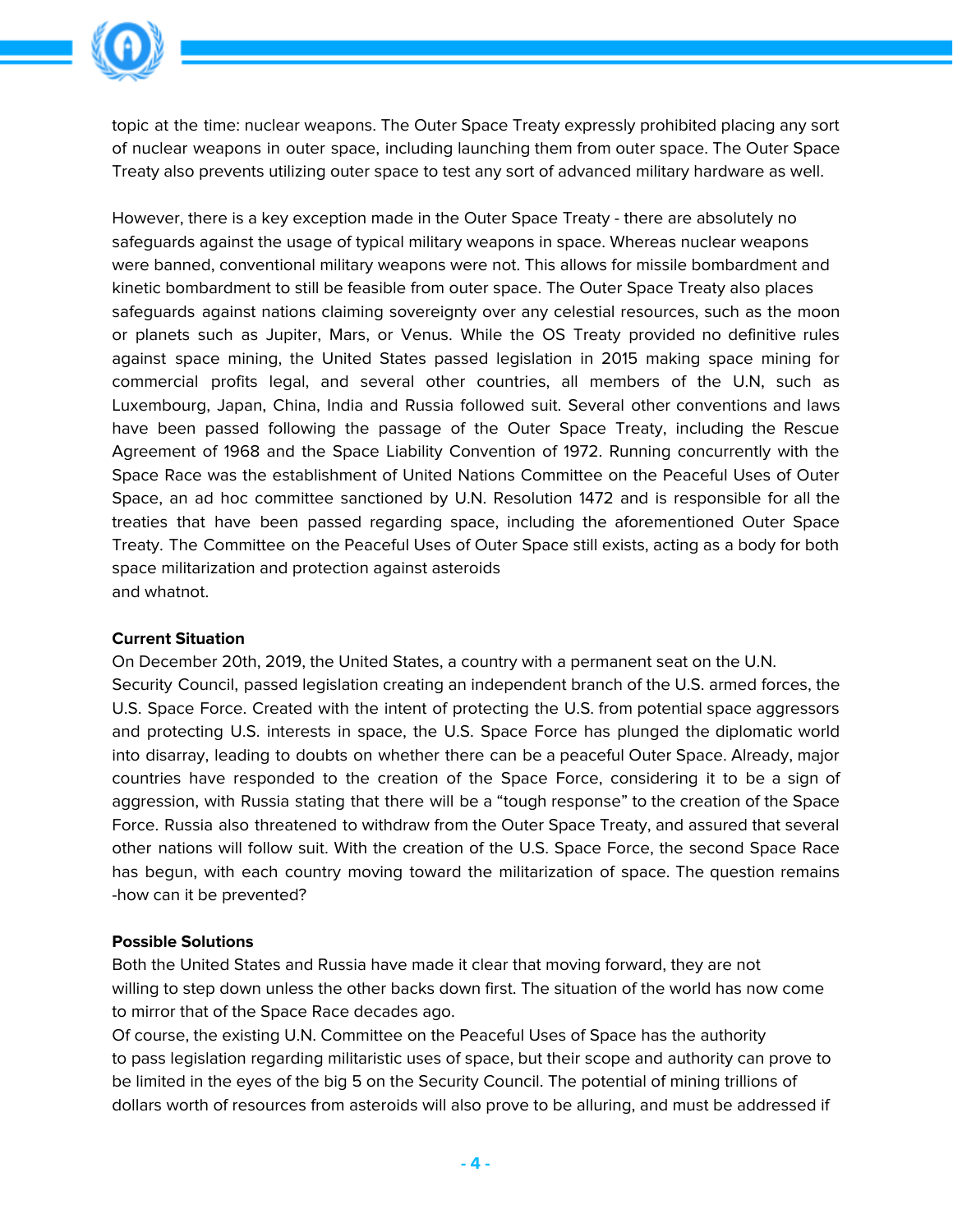

there is to be a resolution on this topic. Many of these countries run on a capitalistic economic system, and the trillions of dollars laying there will be adequate incentive for war in space. Finally, the rapid advancement in technology will occur as well, in order to make sure that space can properly be militarized. War has always caused the rapid advancement of technology, and proper safeguards will have to be made against such advancements in order to protect the world, and subsequently, the universe.

#### **Questions to Consider**

• How can the resources on asteroids be utilized to promote peace in space?

• What safeguards can be made to fortify the Outer Space Treaty, to ensure that it can be long lasting and future proof?

• How can the United States and Russia be appeased in their quest for space domination?

• Should there be limits placed on the rapid advancement of technology when it comes to space militarization?

#### **Bibliography**

Foust, Jeff. "NASA Will Pay More for Less ISS Cargo under New Commercial Contracts." Space News, 26 Apr. 2018, spacenews.com/nasa-will-pay-more-for-less-iss-cargo-under-new commercial-contracts/.

Garber, Steve. "Sputnik and The Dawn of the Space Age." NASA, 10 Oct. 2017,

history.nasa.gov/sputnik/. Garner, Rob. "About the Hubble Space Telescope." NASA, NASA, 27 Jan. 2015, www.nasa.gov/mission\_pages/hubble/story/index.html.

George, Alice. "The Sad, Sad Story of Laika, the Space Dog, and Her One-Way Trip into Orbit." Smithsonian.com, Smithsonian Institution, 11 Apr. 2018,

www.smithsonianmag.com/smithsonian-institution/sad-story-laika-space-dog-and-her-one way-trip-orbit-1-180968728/.

Grady, Monica. "Private Companies Are Launching a New Space Race – Here's What to Expect." Phys.org, Phys.org, 3 Oct. 2017, phys.org/news/2017-10-private-companies space.html. 29 Special Political and Decolonization Committee | MUNUC 32

Gomes, Joana R. "THE ROAD TO PRIVATIZATION OF SPACE EXPLORATION: WHAT IS MISSING?" Institute for Aeronautics and Space, 2013,

www.researchgate.net/publication/289635460\_The\_road\_to\_privatization\_of\_space\_explo ation\_What\_is\_missing.

Harding, Rebecca. "How The End Of The Second World War Led To A Nuclear Arms Race." Imperial War Museums, 20 June 2018, www.iwm.org.uk/history/how-the-end-of-the-second world-war-led-to-a-nuclear-arms-race.

Harwood, William. "SpaceX Falcon Heavy Launch Puts on Spectacular Show in Maiden Flight." CBS News, CBS Interactive, 6 Feb. 2018, www.cbsnews.com/news/spacex-falcon-heavy launch-spectacular-maiden-flight/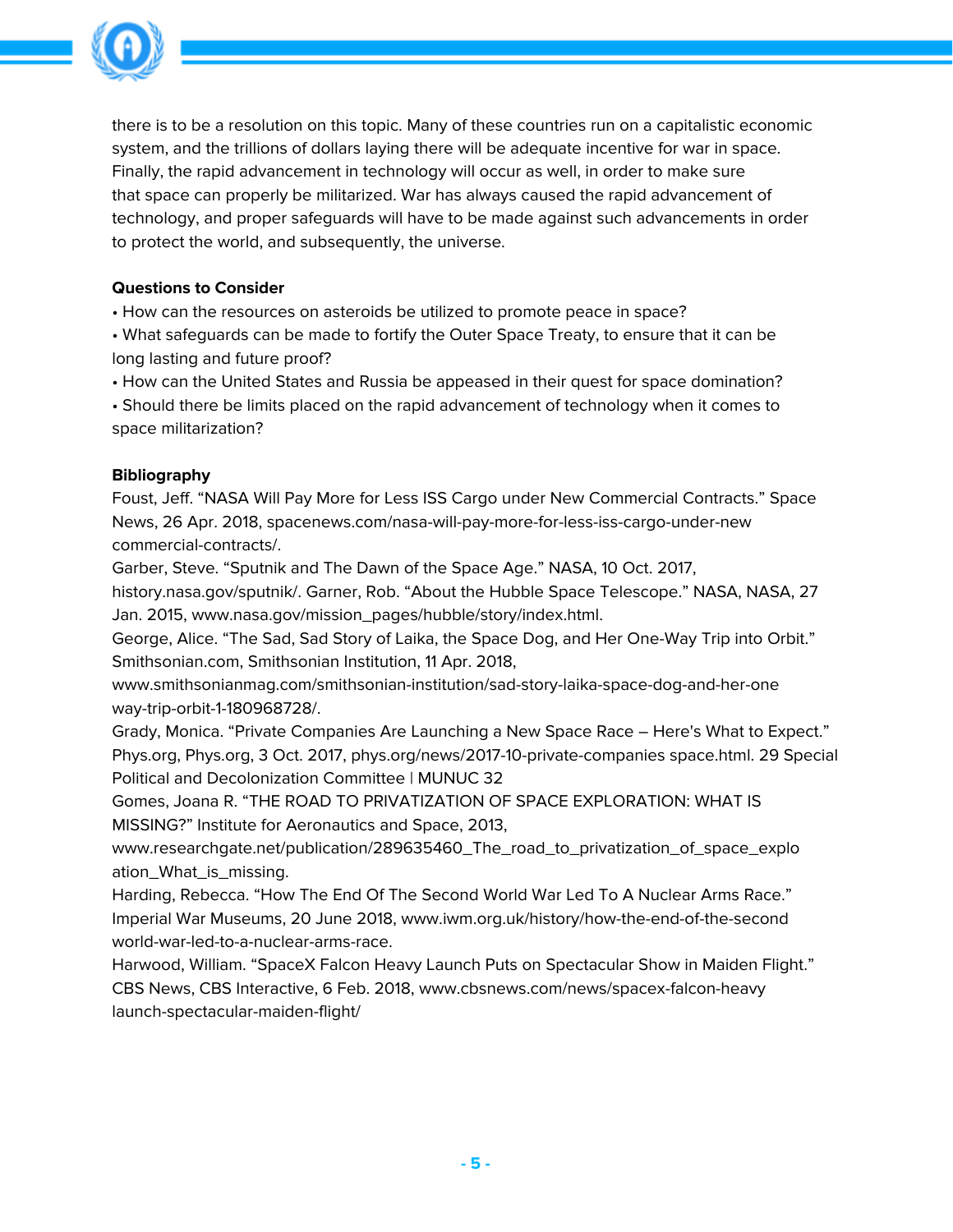

## **TOPIC B: Venezuela in Crisis**

#### **Background information:**

Nicolás Maduro rules a Venezuela in crisis. With hyperinflation reaching almost 1,000,00% and a refugee crisis emanating from the economic disaster within Venezuela, the nations of the world look with concern about how to best mitigate and contain the collapse of a formerly wealthy power in South America. An ever expanding refugee crisis where millions of Venezuelans have fled to Brazil and Colombia for economic opportunity is putting severe pressure on neighboring nations, and the need for a solution is ever more important. The situation is untenable and demands a solution. The Special Political and Decolonization Committee must find a way to mitigate the crisis for the benefit of the continent without pushing Venezuela over the edge of economic and political collapse. Such a solution should be peaceful and non-violent, however dangerous situations may call for dangerous solutions…

#### **History of the Problem:**

The economic crisis in Venezuela arose between 2012 and 2013, and across the years it has shown that it is not only an economic but also an institutional, political and social crisis. The road to the crisis started during the presidency of Hugo Chavez, and continued with the now President Nicolas Maduro, who maintains the same policies of his predecessor. The crisis unfolded with the rising of different problems in the Bolivarian Republic of Venezuela, such as the increase of unemployment, the financial crisis and the lack of essential food, hygiene and health products. Shortages in Venezuela resulted from the economic mismanagement of the economy by the government. The UN and several other organizations have offered food aid to the country, but Venezuela refused, which exacerbated the migration crisis while murder rates in the country rose substantially. The hunger in Venezuela, the lack of credits in banks, political corruption, lack of local productivity and the high dependence in oil export prices are the factors that contributed to the aggravation of the situation. Meanwhile, the concentration of power in the executive branch and the erosion of human and political rights have let the government intimidate, persecute and criminally prosecute opposition members. Even though international help has been offered, the Bolivarian Republic of Venezuela has refused it since the government doesn't want the international community intervening in its managing of the country. Meanwhile, several countries have signed the Lima Declaration, which declares that Venezuela is no longer a democracy and condemns the violations of human rights in the country. The international community fears that the crisis will continue to get worse, living conditions will further fall, authoritarianism will deepen and the mass emigration will intensify. All of these problems affect both the internal security of Venezuela and also the surrounding Latin American region. Given that Venezuela has the largest oil reserves in the world, foreign powers are also closely following the situation. For the benefit of Venezuela and the whole international community, a solution to this crisis should be reached before it continues to deepen.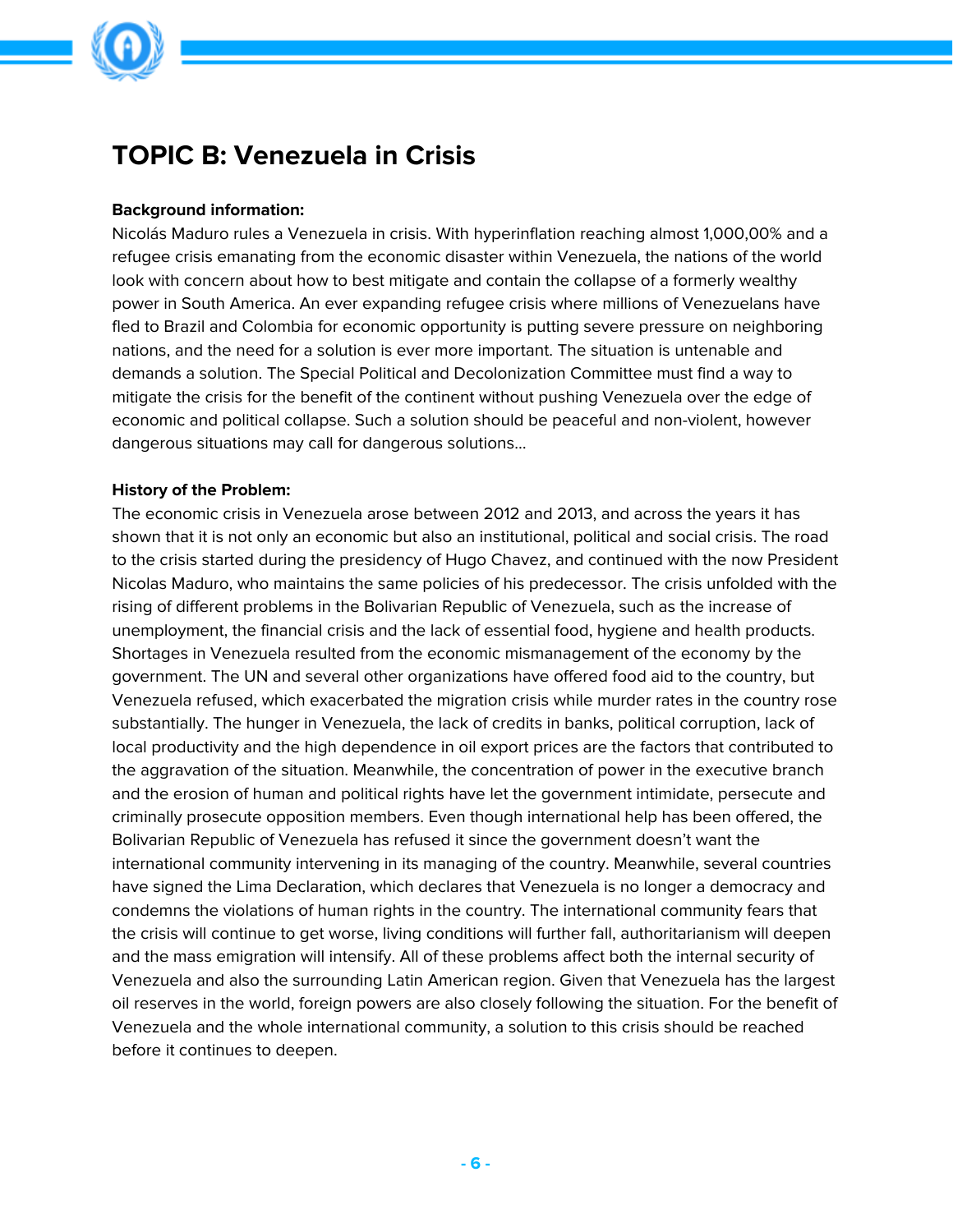

#### **Corruption:**

Anyone who tried to expose Chavez's corruption were jailed or silenced. The government wasted billions on providing free oil transfers to Cuba, buying weapons, and propping up failing businesses, and its officials, around 1,500 party elites, have stolen 95 billion dollars under Chavez's watch . Corruption has not slowed down since Chavez's death. While Maduro may claim to be tough on corruption, it is not clear what arrests are for justice and what are for consolidating power and jailing political and economic opponents. Luisa Ortega, who was the former chief prosecutor in Venezuela was fired and then fled for her life after she accused the President and other government officials of corruption. After her declaration, an arrest warrant was put out for her husband on charges of extortion. This issue of corruption must be addressed, or else Venezuela cannot hope to progress into a modern, stable, and transparent economy. Protests Sadly, protests have become a part of daily life in Venezuela, as thousands of dissatisfied citizens take to the streets in anti government demonstrations. Serious protests started in January 2016, when the Supreme court alleged that there was potential voter fraud in the election victories of three opposition legislative members and one ruling party member. As a result, the court suspended their election . The opposition parties claimed that the court was attempting to weaken their political position by preventing the election of their members and decided to swear in their legislators despite the court's decision. In response, the Supreme Court claimed that the National Assembly was acting illegally, and all of its new legislation and decisions would be ignored and invalid. Eventually after more legal disputes the Supreme Court decided that it would take over the legislative powers of congress on March 30, 2017. This sparked large protests that enveloped Caracas the following day, and continued daily for months despite the court reversing its decision. Protesters were not satisfied with the Supreme Court, controlled by the ruling parties, "attempted coup" and called for political change to ensure it would not happen again. The strength of the protests was bolstered as more and more citizens joined in to protest the dire economic situation the country was in. As shortages for basic needs like food and medicine worsened, and currency value fell, the protests grew larger and larger. Deadly clashes with police and soldiers has only enraged the opposition and protesters alike. Crime Crime and poverty were at an all-time high in 2017, as reported by the Venezuelan Violence Observatory. 7,479 murders were committed in one year alone. The new hunger and poverty led to more crime and murder which only worsened the situation and gave even more reason for the citizens of Venezuela to protest. As of December 10, President Maduro declared that the opposition parties that boycotted the election were no longer a part of the Venezuelan government and are barred from being a part of the presidential elections. Maduro has also recently placed one of his political enemies, Antonio Ledezma, under house arrest on charges of attempting to overthrow the Government. Venezuela is more fractured than ever. It faces protests, shortages and political war with no end in sight.

#### **U.N. Involvement:**

In November 2018, the United Nations and their partners managed to earn US\$220 million in order to help 406,000 people in need across Peru, Brazil, Ecuador and Colombia, along with the \$17.2 million distributed by the UN Central Emergency Response Fund (CERF). Moreover, in September 2018 a humanitarian response plan has been launched by the UN and now this plan